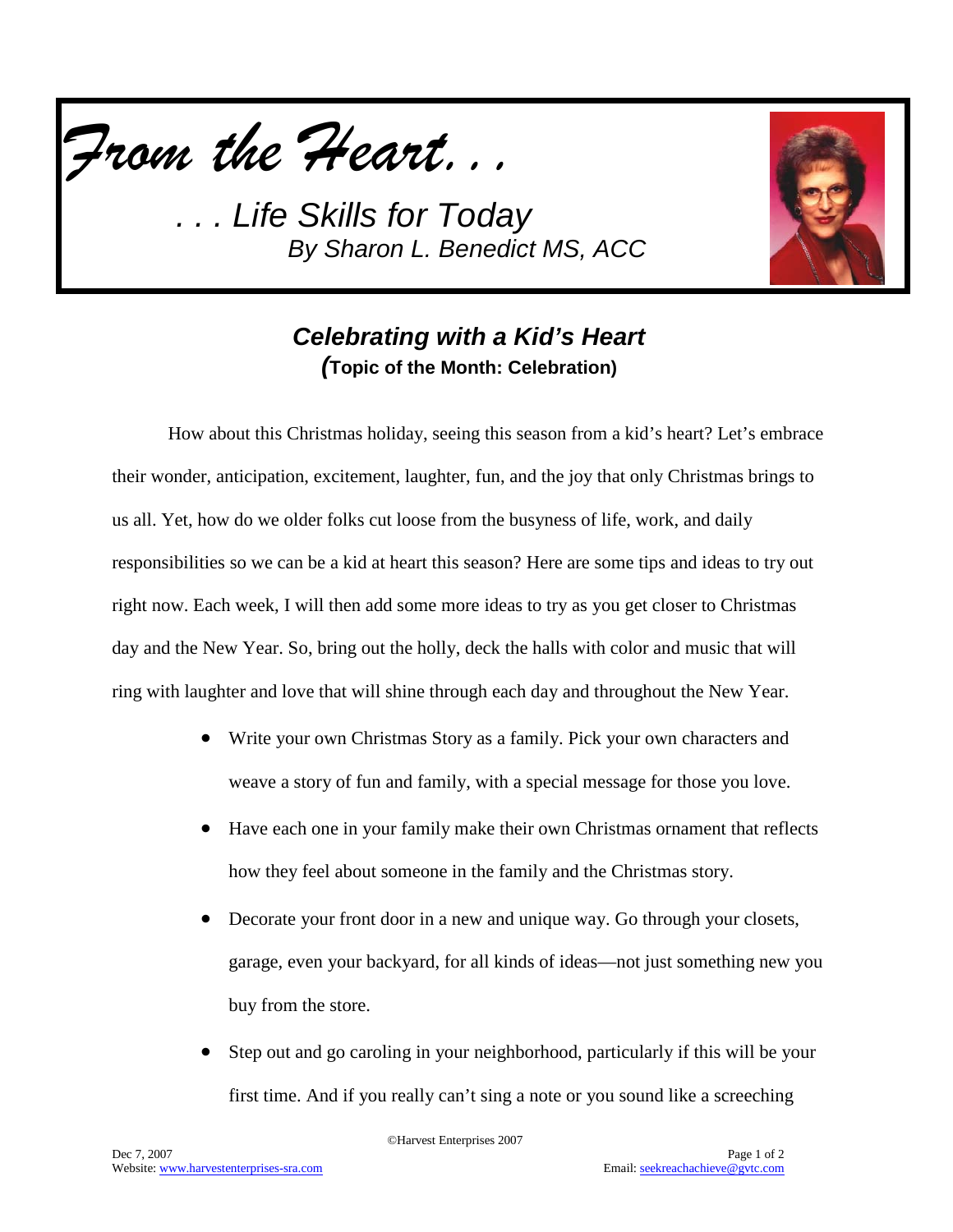fingernail on a chalkboard, just silently mouth the tune. No one will be the wiser!

- Give a gift to your postal person who has been faithfully delivering your mail (and be sure to forgive him or her for any delayed or lost mail before you decide what to give! This is not trick or treat time!).
- Say thank you to five people in your community this week who serve you every day (e.g. grocery clerk, restaurant waiter, hardware store clerk, fast-food server, and the list goes on!)
- Fully forgive someone (family, friend, co-worker) for which you have held an offense for a very long time. You will be amazed out how much Christmas cheer you suddenly experience!
- Do some charitable act anonymously for someone.
- Video tape your family playing out the Nativity story to learn more closely what Christmas is all about. Then copy it to some DVDs and pass around to bring a sweet message and a possible chuckle as they watch you embarrass yourself in the most endearing ways!
- Turn off the TV for a couple days and plan absolutely nothing—and see what spontaneous, in-the-moment happenings occur. You just might enjoy the gift of silence, solitude, and serenity so rarely experienced in our hectic, noisy world.
- For those with very young children, give yourself a day or two to just quietly observe your child at play and contemplation. Notice their expressions and their moments of discovery. Then ask yourself, "How can I experience that?"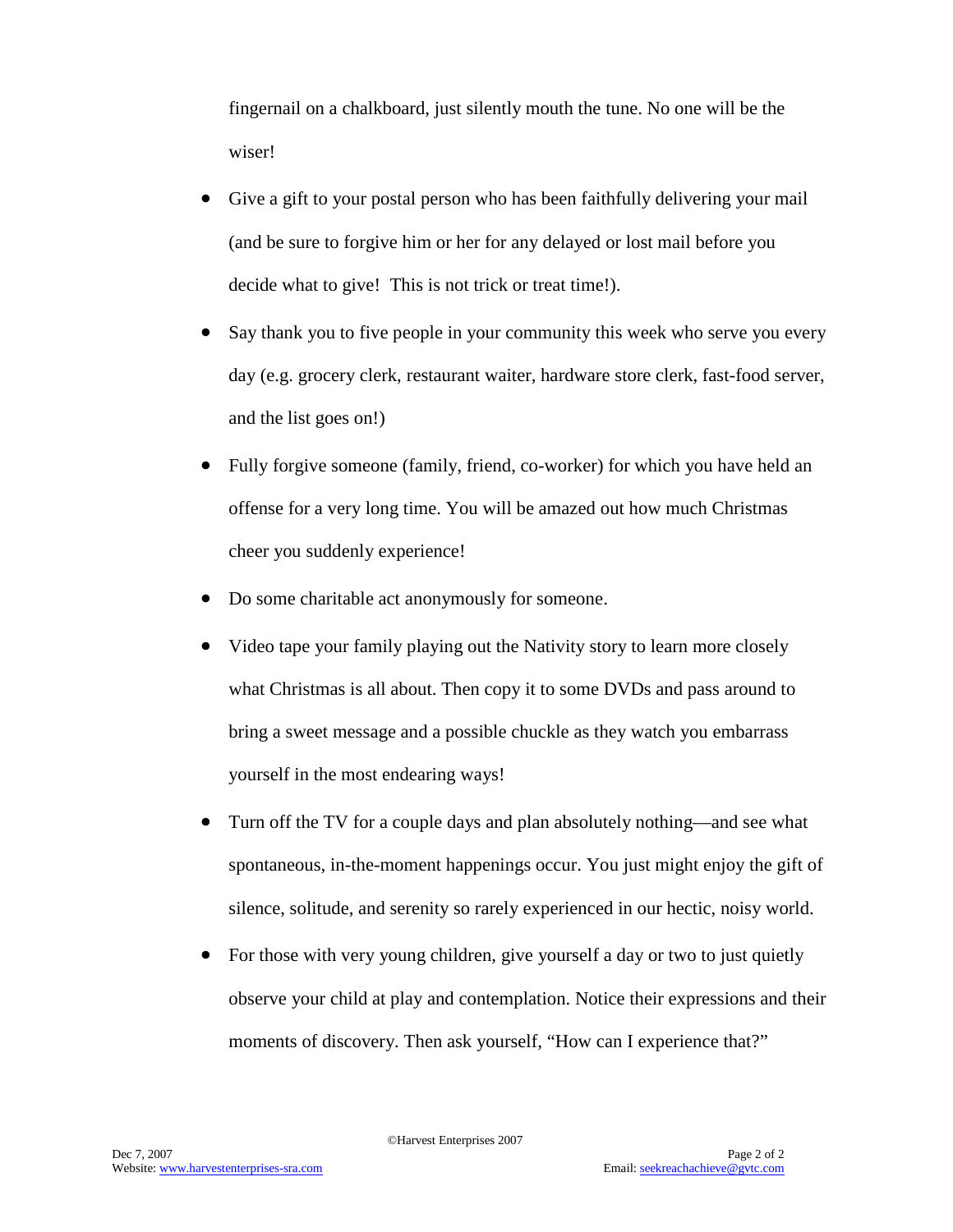*From the Heart...*

*. . . Life Skills for Today By Sharon L. Benedict MS, ACC*



## *Celebrating with a Joyful Heart (***Topic of the Month: Celebration)**

Have you chosen any of the tips given last week to celebrate this season as you make more room for life and relationships? And did you try out any, with a joyful heart, of course? No matter how many good intentions and good deeds we commit to, doesn't it all depend on our attitude that shows up? Yet, I believe even with any "Bah Hum Bug" person, when a simple act of kindness is done each day that "Hum Bug" attitude may just quickly melt away. So, here are some other tips to help your heart thaw out during this "Good News" season.

- Put on your calendar, day planner, phone event calendar a reminder at a certain time each day to stop racing in body and soul for ten minutes. The first 3 minutes of pure silence; the next 2 minutes to say to yourself a word of gratitude about something or someone in your life. The next 3 minutes, look in a mirror and smile. See what you like about yourself. Then the last 2 minutes, laugh…not taking yourself or life too seriously.
- Send a Christmas letter to yourself. Yes, even mail it! Sharing what spontaneously comes to mind that will encourage you in some way. Be creative. Have some fun with this.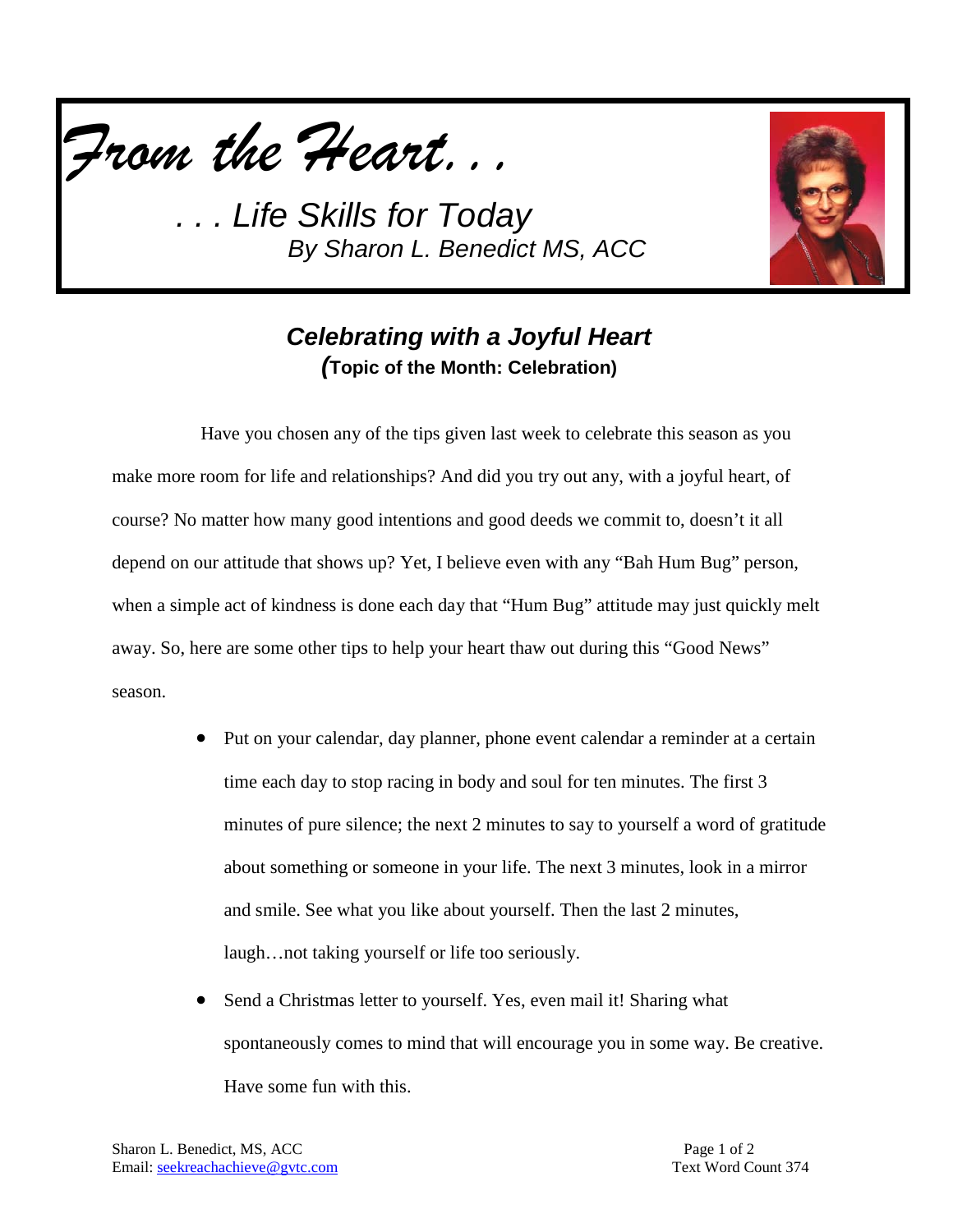- Pull out a childhood picture of yourself. Frame it and put it in a prominent place throughout the holidays. Let your eyes occasionally gaze on it to ponder your young years. Then think about one person who made your childhood special in some way. If possible, contact them to share your heart about it. If not, then write a non-mailing letter to that person expressing your thoughts; then save it in your memory box for the years to come when you may open it once again.
- Visit a park nearby where children play. Watch how they interact with each other; then meditate on how you were as a child. What ways can you resurrect your own special childlike attitude with those in your life today?—wholesome and healthy of course!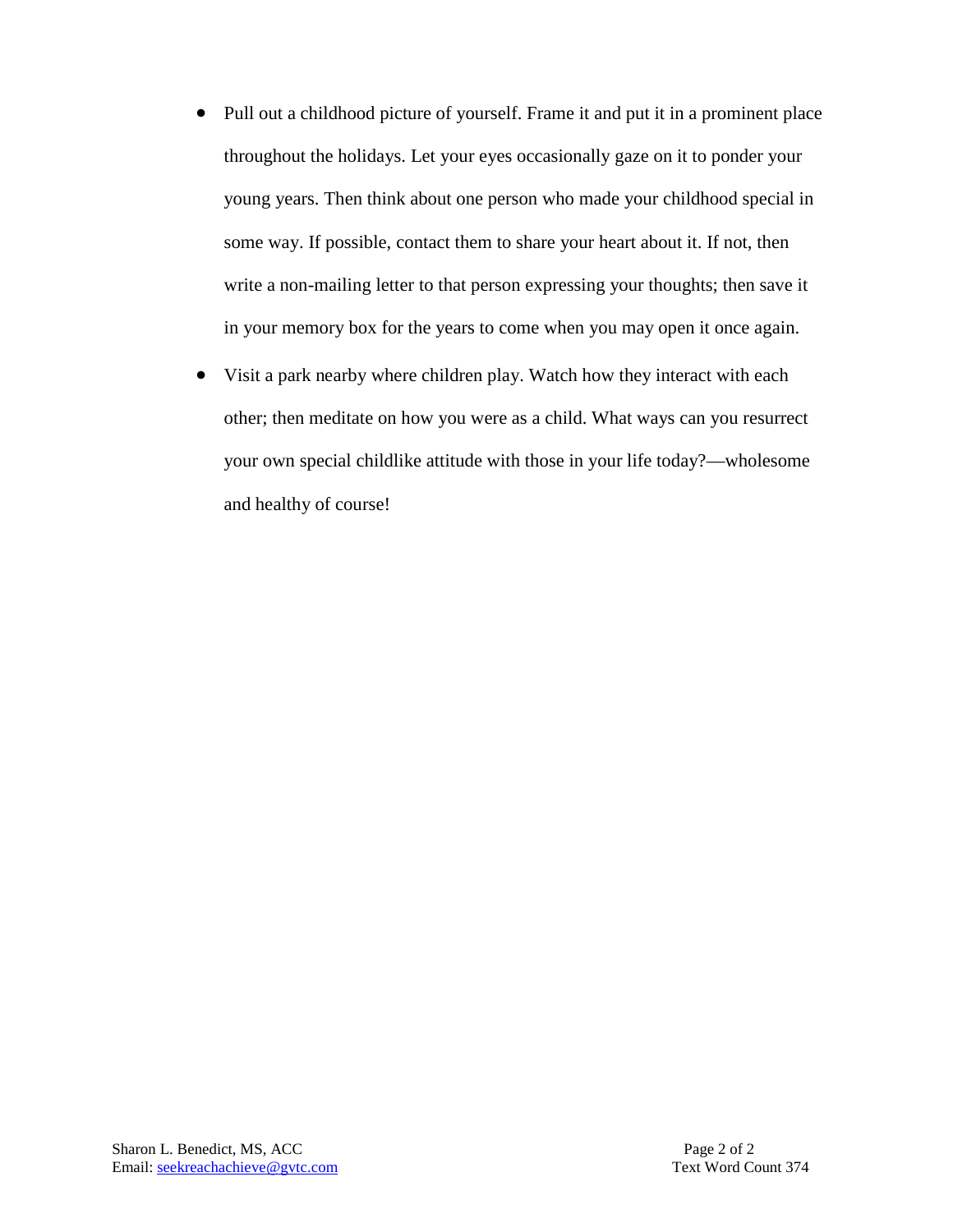*From the Heart...*

**Life Skills for Today** *By Sharon L. Benedict MS, ACC*



## *Remote control train set for Grandson or really Grandpa for Christmas?! (***Topic of the Month: Celebration)**

During the past two weeks, my husband and I have been Christmas shopping like most of you. We are having a house full this year and can't wait for the fun together, particularly Grandpa Benedict! You know why? Our grandson is now old enough for a train set, and is Grandpa having fun picking it out! Yet, as I watch this 63 year old man carefully peruse the toy shelves for just the right one, I see another side to my husband of 42 years.

Grandpa is finally going to have his own remote operated train set to play with too. Yes, that's right. The set for our grandson is designed for three year olds and up, so I guess that qualifies my husband too. And the greatest fun of all he is waiting for is to get down on the floor with our precious little one and watch his delighted soul play trains with Grandpa.

Do you too have something you are so excited about this Christmas holiday? Is it a train set for your child or grandchild? Or something else you may have missed in your own childhood? Well, there is no better time than now to have your long awaited desire come true. Whatever it is, how about stepping out, be spontaneous, make it happen, and share it with your family.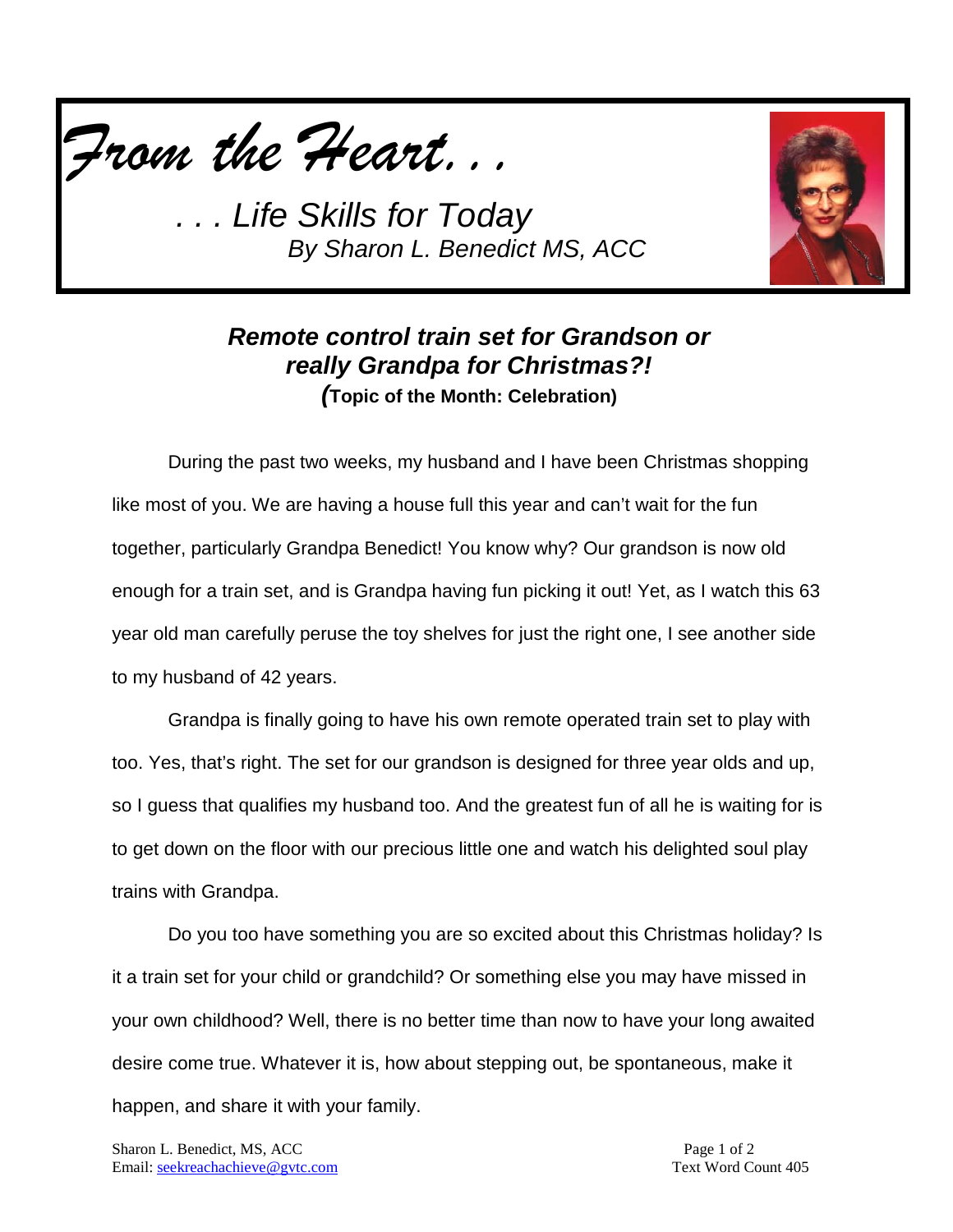Here are some long awaited childhood wishes I have heard from a number of friends and associates that may spark your own delightful fulfillment for this soon coming Christmas day. And even if you don't celebrate Christmas or any particular holiday this season, celebrate the blessings of your life and relationships with others. Have fun adding your own childhood wishes to this list, as you find a way to be that special child again.

- Ride a pony or horse
- Visit someplace where there is snow and build a giant snowman
- See my grandparents that live far away
- Go to a circus
- Build and ride my own go cart
- Have Dad and brother spend more time with me just for fun
- Get my very own fly fishing pole
- Learn how to draw and paint
- Cook my most favorite childhood food myself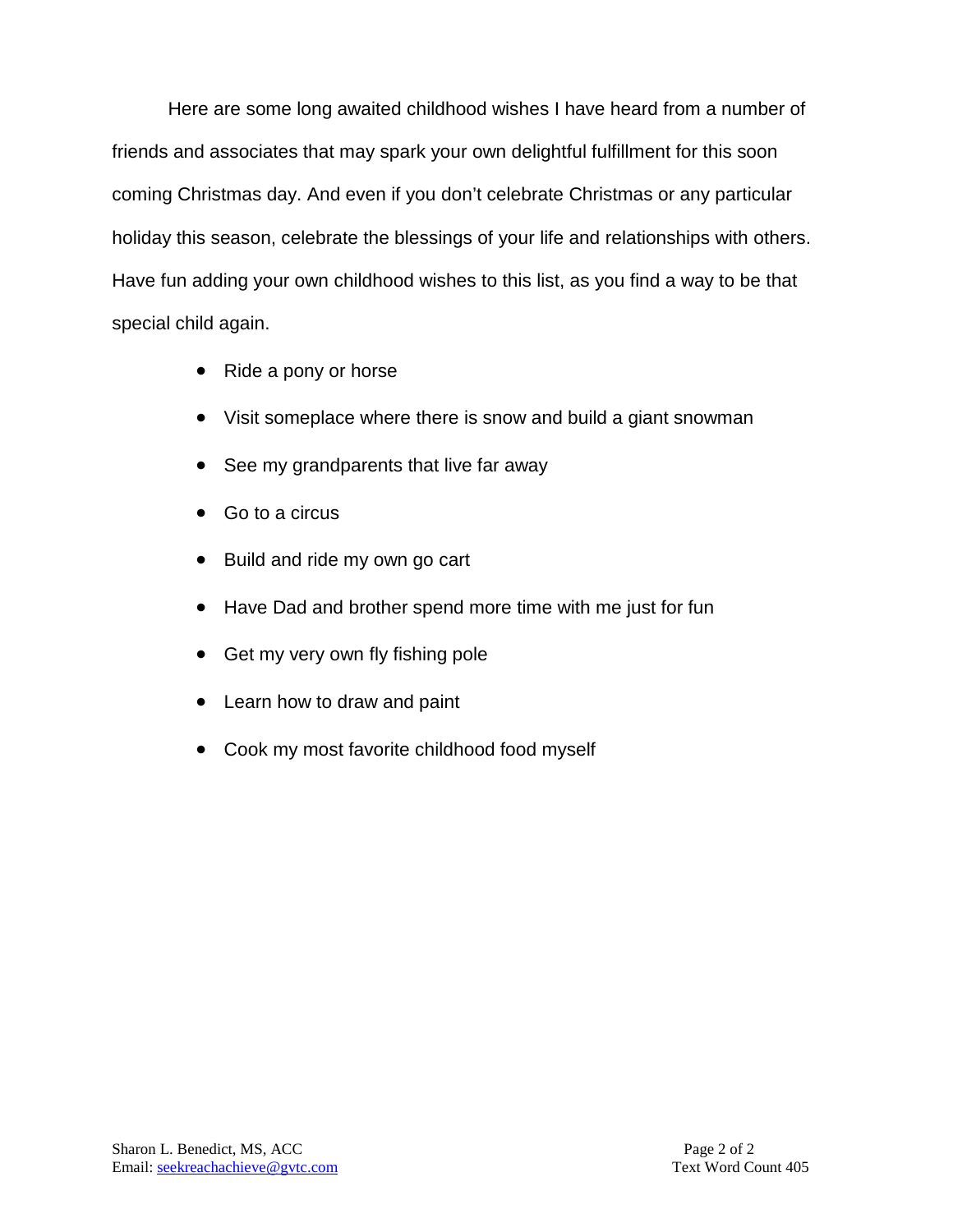

*. . . Life Skills for Today By Sharon L. Benedict MS, ACC*



## *Celebrating Simple Moments & No New Year's Resolutions Please!*

What would you most want to focus on this coming year? What new opportunities are coming your way? I am sure we can all come up with many things to consider. Yet, how about those moments in the now that actually becomes your future?

Let's do something different to celebrate the coming New Year. Let's not make any resolutions or promises for the New Year—at least not for a week or two. With the New Year many opportunities and challenges will present themselves, with little or not effort on our part. Yet, this moment is one gift you have right now. I found that during the Christmas holiday with family around, thoughts for tomorrow seemed to fad. Just having the pleasure to watch my daughters and grandson enjoy each other in all the simple things was enough.

- Simple conversations on car repairs, trips made this year to near and far, and fishing stories.
- Making fun of each other, in the most loving way, of course.
- Listening to our grandson starting to learn the alphabet song.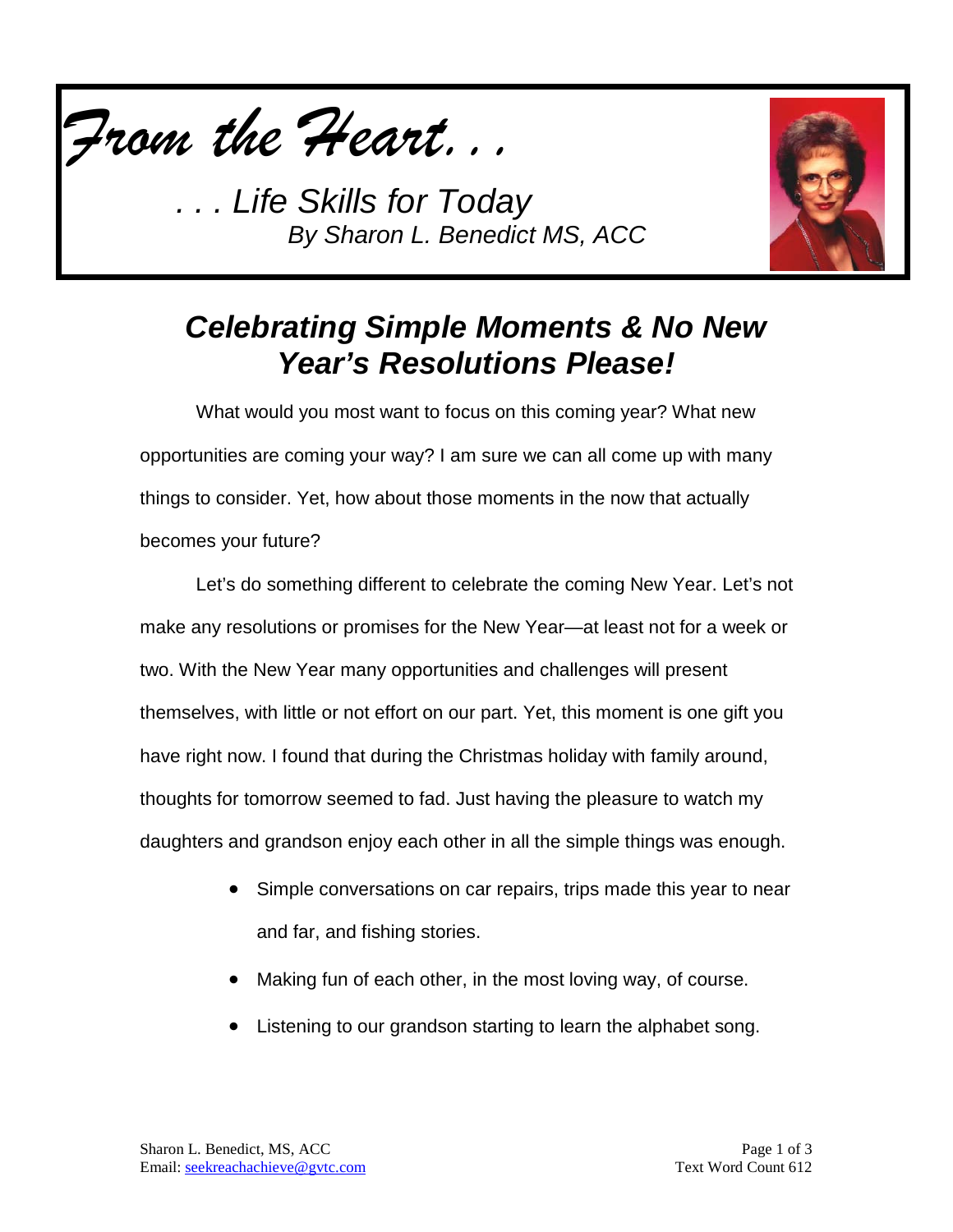- Roaring with laughter when this Christmas, our grandson really started to get the idea of what that lit up tree was all about, as he wanted to help open everyone's presents just for the shear joy of ripping the wrappings to see what was inside! And then hearing him say, "Ooo, Ahhh!" the only way a young child can along with us older folks.
- Watching our grandson's eyes light up and laughter—never getting enough of playing with cars and his first remote-controlled train set. And you can get Grandpa already has more tracks and cars stashed away for next year to expand the fun!
- Everyone catching my grandson's cold but who cares—we share everything!!
- Catching every precious moment with my camera and video, with at least a few shots of myself in the play!
- Listening to the stories of other people's kindness to our daughters.
- Making sure my oldest daughter makes the gravy, since I never mastered the right flavor they remember Grandma Benedict making.
- Watching my husband, the gourmet cook, start a new tradition making homemade custard pie with the lightest, flakiest crust ever! And don't forget our very old tradition of steamed fig bread pudding, just the way Grandma Benedict always made it! And his